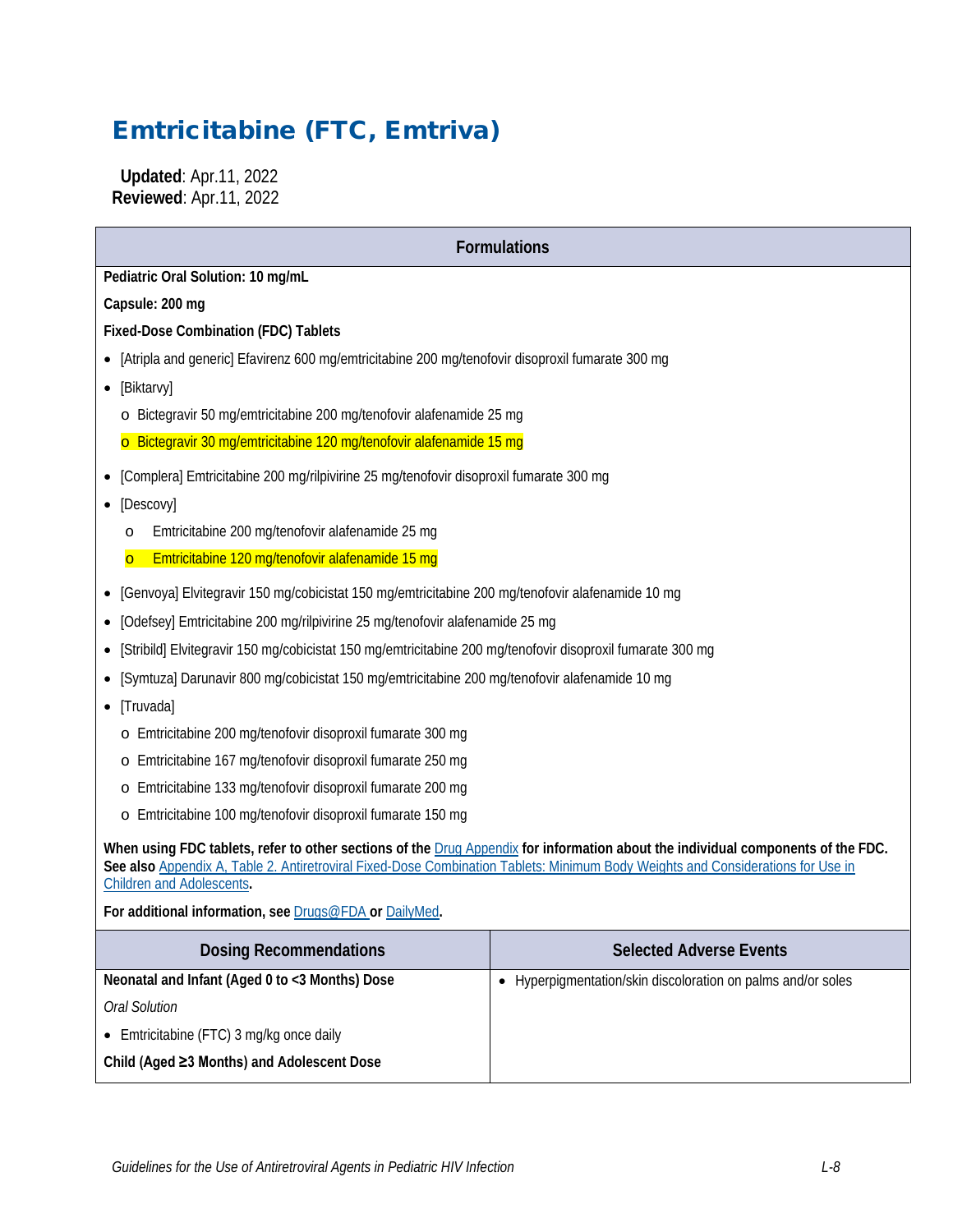#### *Oral Solution*

• FTC 6 mg/kg once daily (maximum 240 mg per dose). The maximum dose of oral solution is higher than the capsule dose, because a pediatric pharmacokinetic analysis reported that the plasma exposure for FTC was 20% lower in patients who received the oral solution than in patients who received the capsule formulation.

*Capsules (For Patients Weighing >33 kg)*

• FTC 200 mg once daily

#### **Adult Dose**

*Oral Solution for Patients Who Are Unable to Swallow Capsules*

• FTC 240 mg (24 mL) once daily

#### *Capsules*

• FTC 200 mg once daily

#### **[Atripla and Generic] Efavirenz/Emtricitabine/Tenofovir Disoproxil Fumarate (TDF)**

*Child and Adolescent (Weighing ≥40 kg) and Adult Dose*

- One tablet once daily
- Take on an empty stomach.

#### **[Biktarvy]**

#### **Bictegravir/Emtricitabine/Tenofovir Alafenamide (TAF)**

*Neonate or Child (Aged <2 Years and Weighing <14 kg) Dose*

• No data are available on the appropriate dose of Biktarvy in children aged <2 years and weighing <14 kg. Studies are currently being conducted to identify the appropriate dose for this age and weight group.

*Child, Adolescent, and Adult Dose*

• One tablet once daily, with or without food.

| <b>Body Weight</b> | <b>Dose</b>                                                            |
|--------------------|------------------------------------------------------------------------|
| ≥14 to <25 kg      | Bictegravir 30 mg/emtricitabine 120 mg/<br>tenofovir alafenamide 15 mg |
| $≥25$ kg           | Bictegravir 50 mg/emtricitabine 200 mg/<br>tenofovir alafenamide 25 mg |
|                    | The LLS Epod and Drug Administration approved Biktary of or            |

• The U.S. Food and Drug Administration approved Biktarvy for use only in antiretroviral therapy (ART)-naive patients or to replace the current antiretroviral (ARV) regimen in patients who have been virologically suppressed (HIV RNA <50 copies/mL) on a stable ARV regimen with no history of treatment failure and no known mutations associated with resistance to the individual components of Biktarvy. Some members of the Panel

#### **Special Instructions**

- Although FTC can be administered without regard to food, some FDC tablet formulations that contain FTC have food requirements.
- FTC oral solution can be kept at room temperature, up to 77°F (25°C), if used within 3 months; refrigerate oral solution for longterm storage.
- Screen patients for hepatitis B virus (HBV) infection before using FTC or FDC tablets that contain FTC. Severe acute exacerbation of HBV infection can occur when FTC is discontinued; therefore, hepatic function and hepatitis B viral load should be monitored for several months after patients with HBV infection stop taking FTC.

#### **Metabolism/Elimination**

- No cytochrome P450 interactions
- Eighty-six percent of FTC is excreted in urine. FTC may compete with other compounds that undergo renal elimination.

#### **Emtricitabine Dosing in Patients with Hepatic Impairment**

- Atripla should be used with caution in patients with hepatic impairment.
- Biktarvy, Genvoya, Stribild, and Symtuza are not recommended for use in patients with severe hepatic impairment.
- Complera, Descovy, and Odefsey do not require dose adjustment in mild or moderate hepatic impairment, but should not be used in patients with severe hepatic impairment, because they have not been studied in this group.

#### **Emtricitabine Dosing in Patients with Renal Impairment**

- Decrease the dose of FTC in patients with impaired renal function. Consult the manufacturer's prescribing information for recommended dose adjustments.
- **Do not use** the FDC tablets Atripla or Complera in patients with creatinine clearance (CrCl) <50 mL/min or in patients who require dialysis.
- **Do not use** the FDC tablets Truvada or Biktarvy in patients with CrCl <30 mL/min. Do not use Truvada in patients who require dialysis.
- Stribild should not be initiated in patients with estimated CrCl <70 mL/min and should be discontinued in patients with estimated CrCl <50 mL/min.
- TAF-containing formulations are not recommended for use in patients with estimated CrCl <30 mL/min.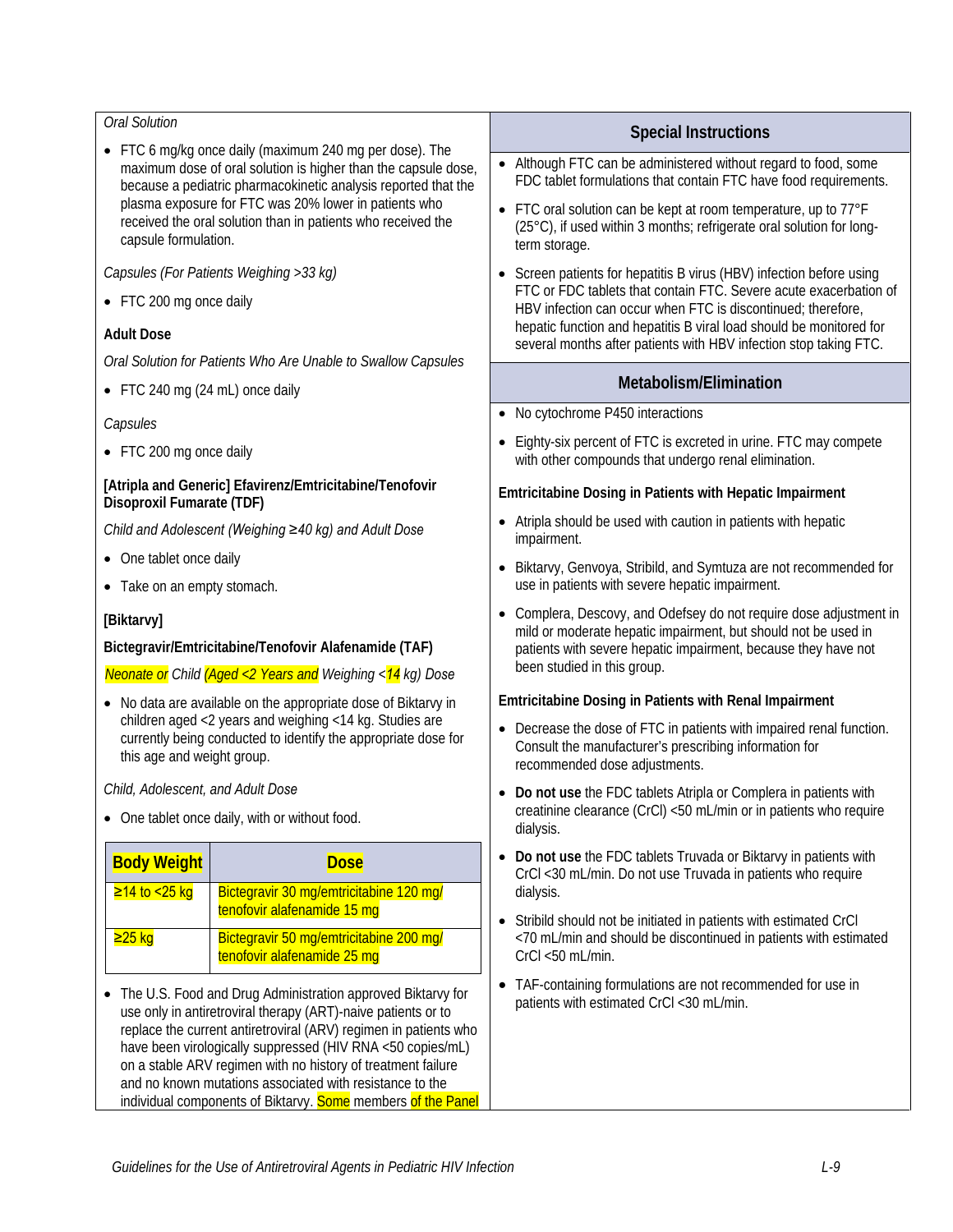on Antiretroviral Therapy and Medical Management of Children Living with HIV (the Panel) recommend the use of Biktary in patients with prior treatment failure and who have virus containing the M184V mutation.

• See the **[Bictegravir](https://clinicalinfo.hiv.gov/en/guidelines/pediatric-arv/bictegravir?view=full)** section for additional information.

#### **[Complera]**

#### **Emtricitabine/Rilpivirine/TDF**

*Child and Adolescent (Aged ≥12 Years and Weighing ≥35 kg) and Adult Dose*

- One tablet once daily in ART-naive patients who have baseline plasma HIV RNA ≤100,000 copies/mL. This dose of Complera also can be used to replace a stable ARV regimen in patients who are currently on their first or second regimen and who have been virologically suppressed (HIV RNA <50 copies/mL) with no history of treatment failure and no known mutations associated with resistance to the individual components of Complera.
- Administer with a meal of at least 500 calories.

#### **[Descovy]**

#### **Emtricitabine/TAF**

*Child and Adolescent and Adult Dose*

| <b>Body Weight</b>              | <b>Dose</b>                                                                                                                                                                                                                                                                                                                                               |
|---------------------------------|-----------------------------------------------------------------------------------------------------------------------------------------------------------------------------------------------------------------------------------------------------------------------------------------------------------------------------------------------------------|
| $≥14$ kg to<br>$<$ 25 $kg$      | FTC 120 mg/TAF 15 mg, in combination<br>with an integrase strand transfer inhibitor<br>(INSTI) or a non-nucleoside reverse<br>transcriptase inhibitor (NNRTI). In this<br>weight band, Descovy should not be used<br>with protease inhibitors (PIs) that require a<br>cytochrome P450 (CYP) 3A inhibitor (e.g.,<br>ritonavir [RTV] or cobicistat [COBI]). |
| <b>≥25 kg to</b><br>$<$ 35 $kg$ | FTC 200 mg/TAF 25 mg, in combination<br>with an INSTI or an NNRTI. In this weight<br>band, Descovy should not be used with<br>Pls that require a CYP3A inhibitor (i.e.,<br>RTV or COBI).                                                                                                                                                                  |
| <mark>≥35 kg</mark>             | FTC 200 mg/TAF 25 mg, in combination<br>with an INSTI, NNRTI, or boosted PI.                                                                                                                                                                                                                                                                              |

#### **[Genvoya] Elvitegravir/Cobicistat/Emtricitabine/TAF**

*Child and Adolescent (Weighing ≥25 kg) and Adult Dose* 

• One tablet once daily with food in ART-naive patients. This dose of Genvoya also can be used to replace the current ARV regimen in patients who have been virologically suppressed (HIV RNA <50 copies/mL) on a stable ARV regimen with no history of treatment failure and no known mutations associated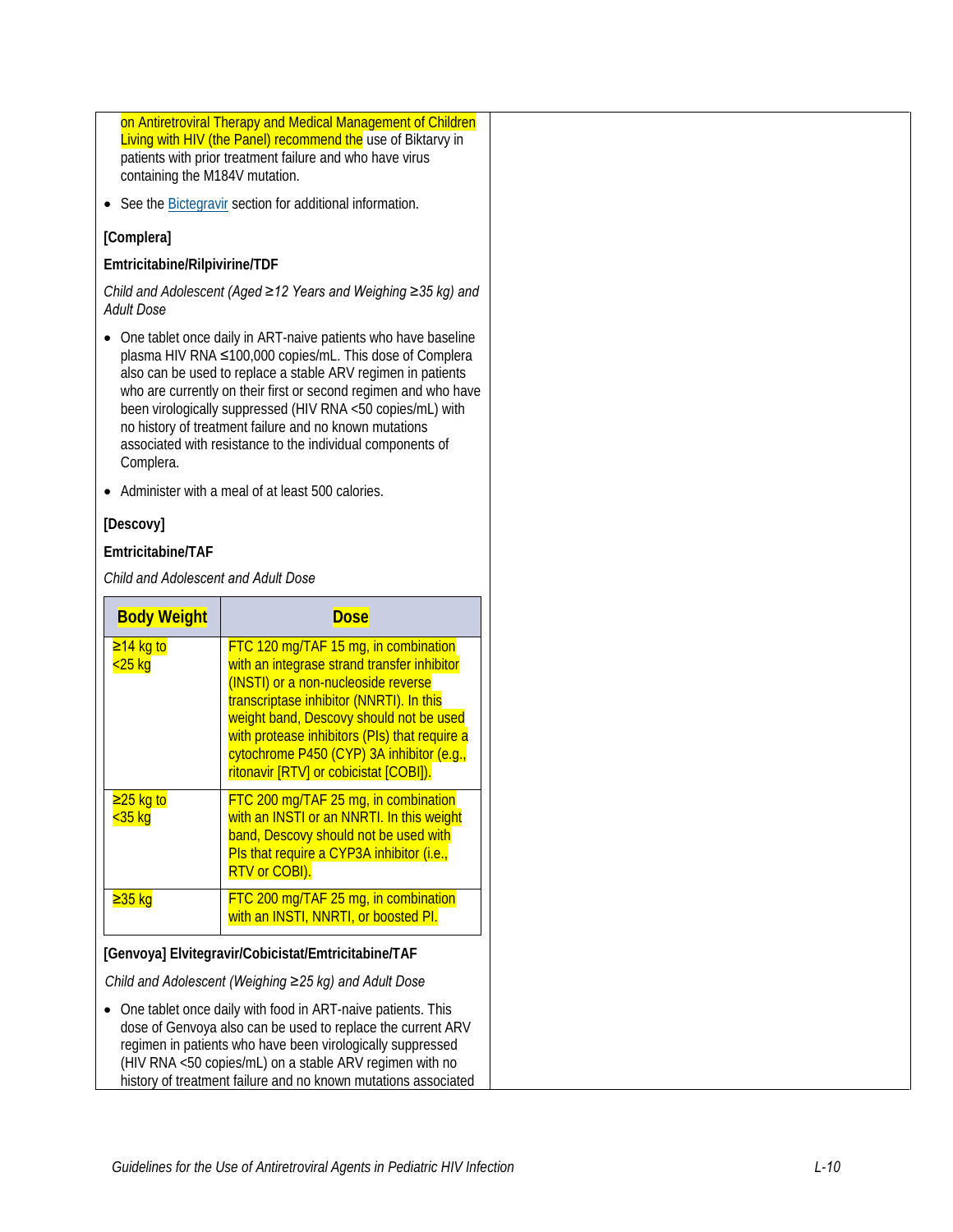with resistance to the individual components of Genvoya.

#### **[Odefsey]**

#### **Emtricitabine/Rilpivirine/TAF**

*Child and Adolescent (Aged ≥12 Years and Weighing ≥35 kg) and Adult Dose* 

- One tablet once daily in ART-naive patients with HIV RNA ≤100,000 copies per mL. This dose of Odefsey also can be used to replace the current ARV regimen in patients who have been virologically suppressed (HIV RNA <50 copies/mL) with no history of treatment failure and no known mutations associated with resistance to the individual components of Odefsey.
- Administer with a meal of at least 500 calories.

#### **[Stribild] Elvitegravir/Cobicistat/Emtricitabine/TDF**

*Child and Adolescent (Weighing ≥35 kg with a Sexual Maturity Rating of 4 or 5) and Adult Dose*

• One tablet once daily with food in ART-naive patients. This dose of Stribild also can be used to replace the current ARV regimen in patients who have been virologically suppressed (HIV RNA <50 copies/mL) with no history of treatment failure and no known mutations associated with resistance to the individual components of Stribild.

#### **[Symtuza]**

#### **Darunavir/Cobicistat/Emtricitabine/TAF**

#### *Child and Adolescent (Weighing ≥40 kg) and Adult Dose*

• One tablet once daily with food in ART-naive patients or in patients who have been virologically suppressed (HIV RNA <50 copies/mL) with no known mutations associated with resistance to darunavir or tenofovir.

#### **[Truvada]**

**Emtricitabine/TDF (FTC/TDF)**

*Child, Adolescent, and Adult Dose*

**Truvada Dosing Table**

| <b>Body Weight</b>      | <b>FTC/TDF Tablet</b><br><b>Once Daily</b> |
|-------------------------|--------------------------------------------|
| 17 kg to <22 kg         | One FTC 100 mg/TDF 150-mg tablet           |
| 22 kg to <28 kg         | One FTC 133 mg/TDF 200-mg tablet           |
| 28 kg to <35 kg         | One FTC 167 mg/TDF 250-mg tablet           |
| $\geq$ 35 kg and adults | One FTC 200 mg/TDF 300-mg tablet           |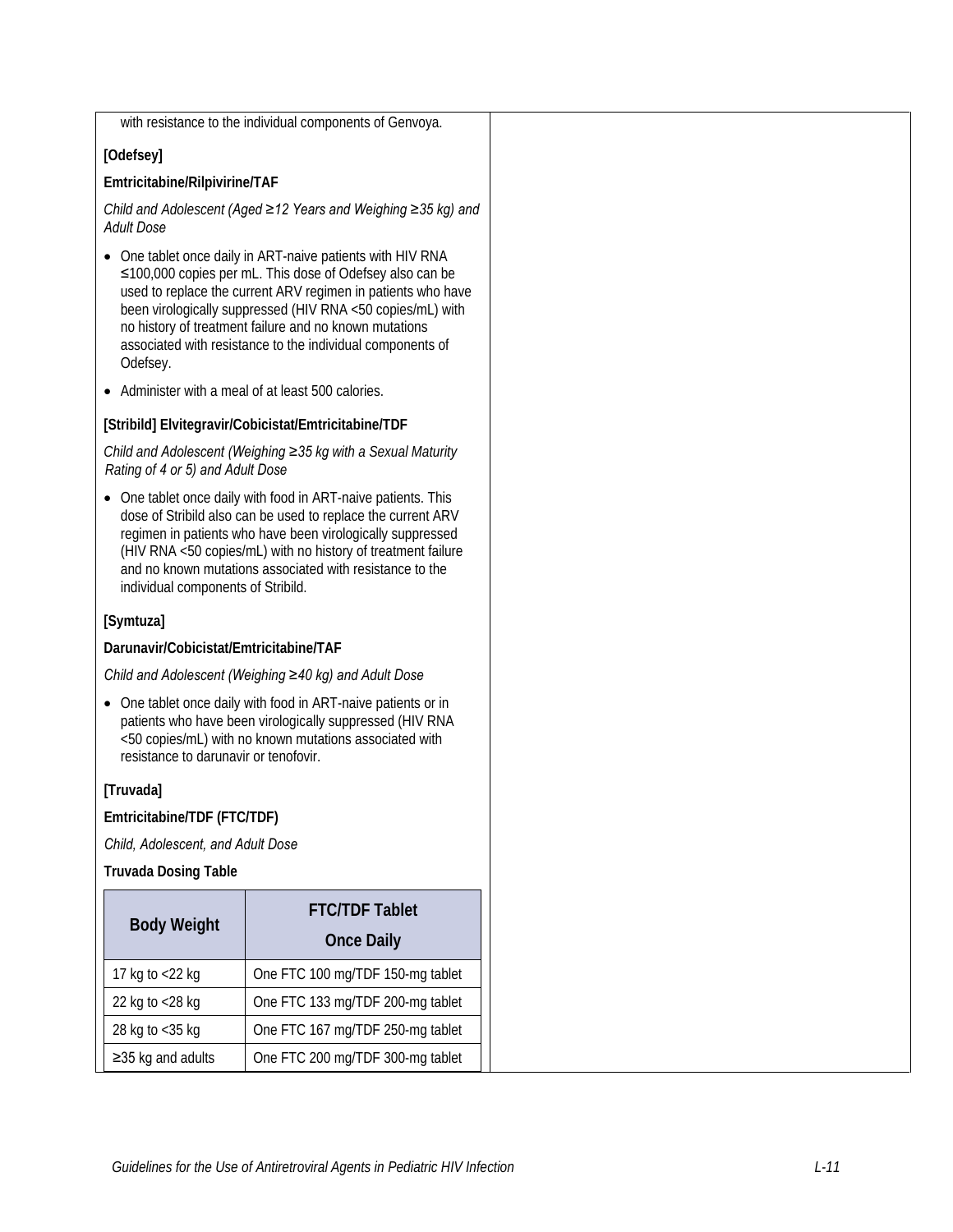# **Drug Interactions**

Additional information about drug interactions is available in the [Adult and Adolescent](https://clinicalinfo.hiv.gov/en/guidelines/adult-and-adolescent-arv/whats-new-guidelines)  [Antiretroviral Guidelines](https://clinicalinfo.hiv.gov/en/guidelines/adult-and-adolescent-arv/whats-new-guidelines) and the [HIV Drug Interaction Checker.](http://www.hiv-druginteractions.org/)

- *Other nucleoside reverse transcriptase inhibitors (NRTIs):* **Do not use** emtricitabine (FTC) in combination with lamivudine (3TC), because these agents share similar resistance profiles and lack additive benefit. **Do not use FTC** with fixed-dose combination (FDC) medications that contain 3TC or FTC. See Appendix A, Table 1. Antiretrovirals Available in Fixed-Dose [Combination Tablets](https://clinicalinfo.hiv.gov/en/guidelines/pediatric-arv/appendix-table-1-antiretrovirals-available-fixed-dose-combination-tablets) and refer to other sections of the [Drug Appendix](https://clinicalinfo.hiv.gov/en/guidelines/pediatric-arv/overview-0) for drug interaction information for each individual component of an FDC tablet.
- *Renal elimination:* FTC may compete with other compounds that undergo renal tubular secretion. Drugs that decrease renal function could decrease clearance of FTC.

# **Major Toxicities**

- *More common:* Headache, insomnia, diarrhea, nausea, rash. Hyperpigmentation/skin discoloration, which may be more common in children than in adults.
- *Less common (more severe):* Neutropenia. Lactic acidosis and severe hepatomegaly with steatosis, including fatal cases, have been reported. Exacerbations of hepatitis have occurred in patients with hepatitis B virus (HBV)/HIV coinfection who switched from regimens that included FTC to regimens that did not include FTC.

## **Resistance**

The International Antiviral Society–USA maintains a list of [HIV drug resistance mutations,](https://www.iasusa.org/resources/hiv-drug-resistance-mutations/) and the [Stanford University HIV Drug Resistance Database](http://hivdb.stanford.edu/DR/) offers a discussion of each mutation.

## **Pediatric Use**

# *Approval*

FTC is approved by the U.S. Food and Drug Administration for once-daily administration in children, starting at birth. FTC often is used as part of a dual-NRTI backbone in antiretroviral (ARV) regimens for children and adolescents because of its once-daily dosing, minimal toxicity, and favorable pediatric pharmacokinetic (PK) data.

# **Efficacy and Pharmacokinetics**

## *Comparative Clinical Trials*

Studies that assess the efficacy and/or potency of nucleoside/nucleotide analogues have been more concerned with the dynamic components of the regimen—such as tenofovir disoproxil fumarate (TDF), tenofovir alafenamide (TAF), or abacavir—than the more static components, such as FTC or 3TC. FTC and 3TC have been considered to be interchangeable, but data to support this conclusion are lacking. Investigators studying the AIDS Therapy Evaluation in the Netherlands (ATHENA) cohort compared the efficacy of TDF plus FTC with TDF plus 3TC when these drugs were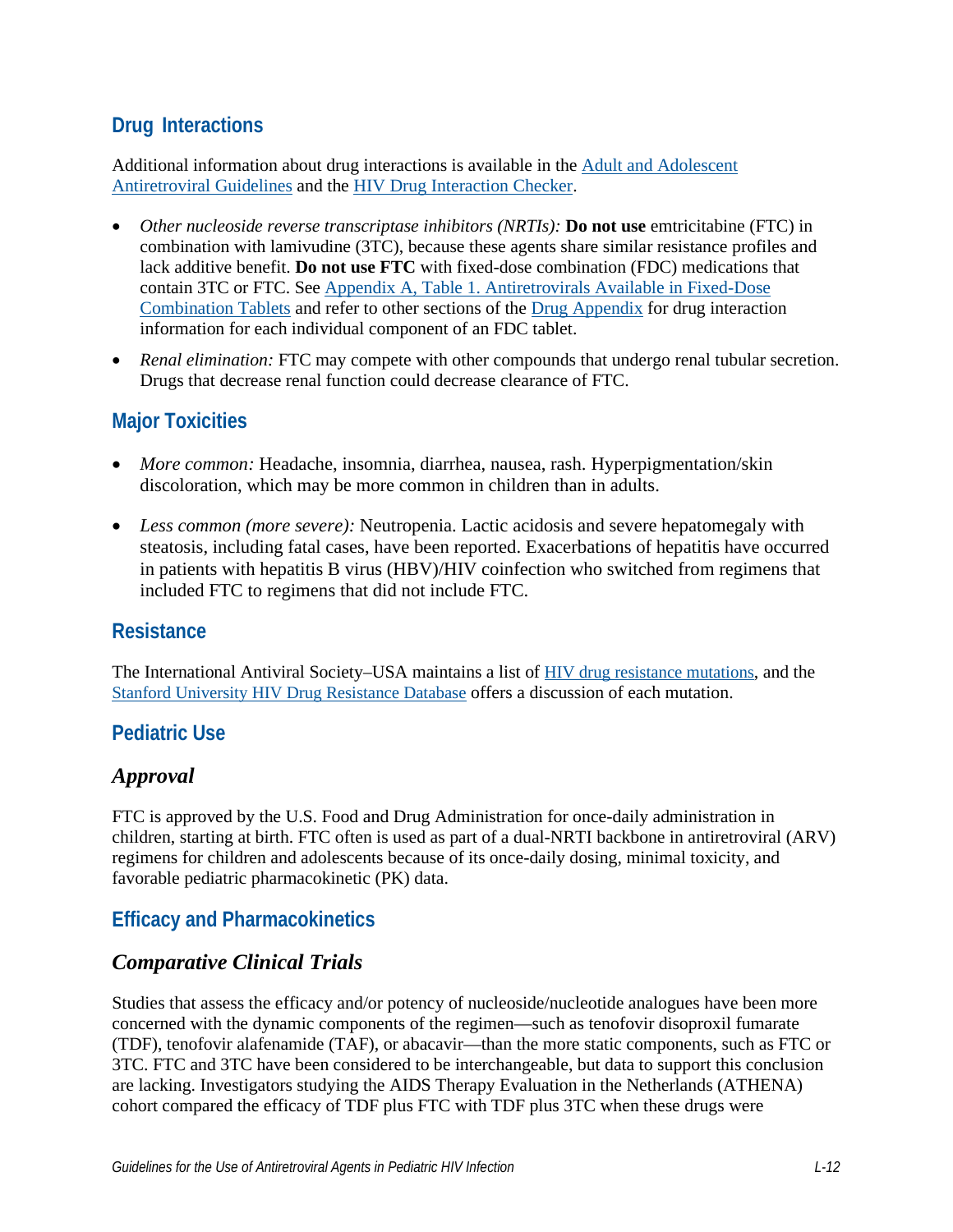administered with a ritonavir-boosted protease inhibitor (darunavir, atazanavir, or lopinavir) in antiretroviral therapy (ART)-naive patients.<sup>[1](#page-7-0)</sup> The adjusted hazard ratio for the virologic failure of 3TC-containing regimens compared with FTC-containing regimens within 240 weeks of starting therapy was 1.15 (95% confidence interval, 0.58–2.27). No difference between these regimens was observed in the time to virologic suppression during the first 48 weeks of therapy or time to virologic failure after attaining suppression. In a Swiss cohort, Yang et al. found a potential difference in efficacy between FTC and 3TC; however, the difference disappeared after adjusting for pill burden.<sup>2</sup> Current evidence suggests that FTC and 3TC have equivalent efficacy and toxicity in ARV-naive patients.

# *Efficacy*

Following a dose-finding study by Wang et al. (described in the Pharmacokinetics: Liquid Versus Capsule section below),<sup>[3](#page-7-2)</sup> a once-daily dose of FTC 6 mg/kg administered in combination with other ARV drugs was studied in 116 patients aged 3 months to 16 years.<sup>4</sup> The study used a maximum dose of 240 mg of the FTC liquid formulation. PK results showed that the plasma exposures seen in these children and adolescents were similar to those seen in adults who received FTC 200 mg once daily. Follow-up data extending to Week 96 indicated that 89% of ART-naive children and 76% of ARVexperienced children maintained plasma HIV RNA <400 copies/mL (75% of ARV-naive children and 67% of ARV**-**experienced children had HIV RNA <50 copies/mL). Minimal toxicity was observed during this trial. Pediatric AIDS Clinical Trials Group (PACTG)  $P1021<sup>5</sup>$  evaluated the use of FTC 6 mg/kg (with a maximum dose of FTC 200 mg per day of the liquid formulation) as part of a three-drug regimen dosed once daily to ARV-naive children aged 3 months to 21 years. In this trial, 85% of children achieved HIV RNA <400 copies/mL, and 72% of children maintained virologic suppression (HIV RNA <50 copies/mL) through 96 weeks of therapy. The median CD4 T lymphocyte count rose by 329 cells/mm<sup>3</sup> at Week 96.

## *Pharmacokinetics: Liquid Versus Capsule*

A single-dose PK study of the FTC oral solution and FTC capsules enrolled 25 children with HIV aged 2 years to 17 years.<sup>3</sup> FTC was found to be well absorbed following oral administration, with a mean elimination half-life of 11 hours (range, 9.7–11.6 hours). Plasma concentrations in children who received the once-daily dose of FTC 6 mg/kg were approximately equivalent to those seen in adults who received the standard dose of FTC 200 mg. However, plasma concentrations of FTC after administration of the capsule formulation were approximately 20% higher than those observed after administration of the oral solution in this small cohort of children.

## *Pharmacokinetics in Infants*

A study in South Africa evaluated the PKs of FTC in 20 infants aged <3 months with perinatal HIV exposure. The participants received a dose of FTC 3 mg/kg once daily for two 4-day courses, separated by an interval of  $\geq$ 2 weeks.<sup>6</sup> FTC exposure (area under the curve [AUC]) in neonates receiving FTC 3 mg/kg once daily was within the range of exposures seen in pediatric patients aged >3 months who received the recommended dose of FTC 6 mg/kg once daily and adults who received the recommended once-daily dose of FTC 200 mg. During the first 3 months of life, FTC AUC decreased with increasing age, correlating with an increase in total body clearance of the drug. In a small group of neonates ( $n = 6$ ) who received a single dose of FTC 3 mg/kg and whose mothers received a single dose of FTC 600 mg during delivery, the FTC AUC exceeded the AUC seen in adults and older children. However, FTC had a half-life of 9.2 hours in these neonates, which is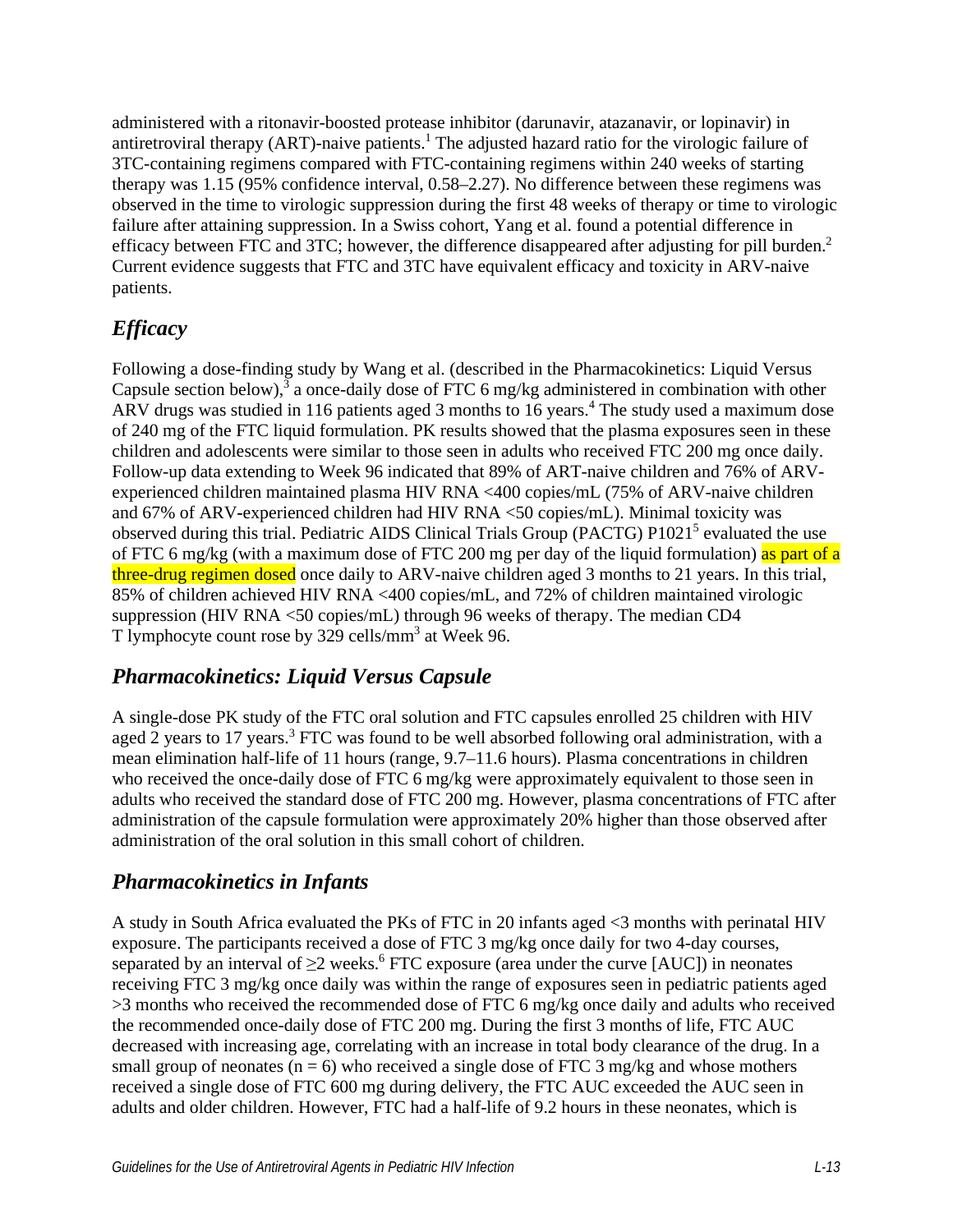similar to that observed in adults and older children.<sup>7</sup> Extensive safety data are lacking for this age range.

# *Considerations for Use*

The FTC oral solution has an advantage over the liquid formulation of 3TC, because it can be given once daily at ARV initiation, whereas the liquid formulation of 3TC needs to be given twice daily at ARV initiation. When pill formulations of 3TC or FTC are used, they can be administered once daily.

Both FTC and 3TC have antiviral activity and efficacy against HBV. For a comprehensive review of this topic, see the [Hepatitis B Virus](https://clinicalinfo.hiv.gov/en/guidelines/pediatric-opportunistic-infection/hepatitis-b-virus?view=full) section in the [Pediatric Opportunistic Infection Guidelines.](https://clinicalinfo.hiv.gov/en/guidelines/pediatric-opportunistic-infection/whats-new)